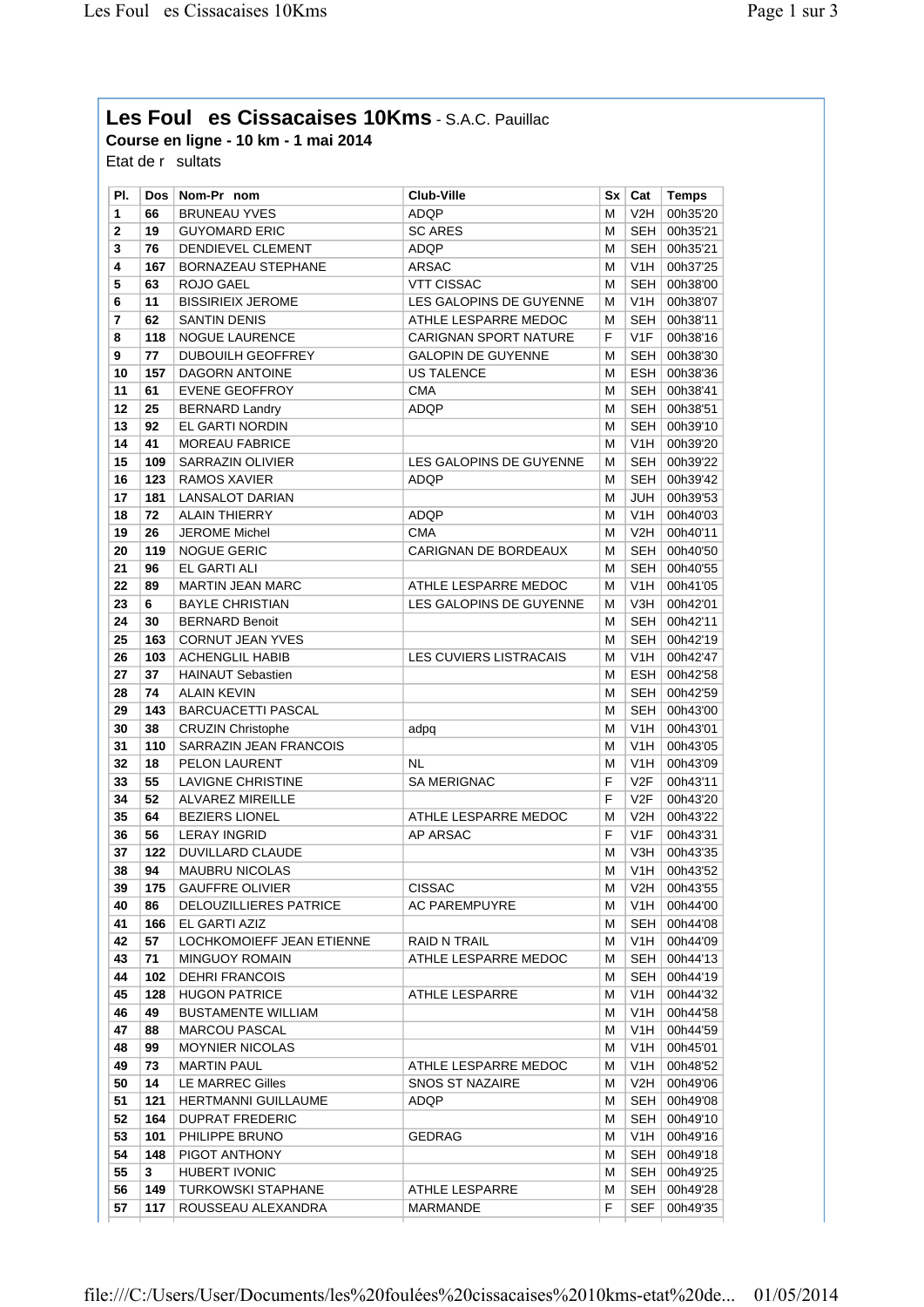| 58         | 178        | <b>TEREYGEOL ERIC</b>            |                         | м      | V1H                                 | 00h49'55             |
|------------|------------|----------------------------------|-------------------------|--------|-------------------------------------|----------------------|
| 59         | 135        | <b>GOMEZ CHRISTOPHE</b>          |                         | м      | V1H                                 | 00h50'05             |
| 60         | 126        | THERONDEL DENIS                  |                         | м      | V1H                                 | 00h50'07             |
| 61         | 17         | <b>MAZAUX FLORIAN</b>            | <b>CMA</b>              | м      | JUH                                 | 00h50'09             |
| 62         | 98         | <b>BINAUD CYRIL</b>              | <b>VTT CISSAC</b>       | м      | V1H                                 | 00h50'14             |
| 63         | 42         | MOREAU ANTOINE                   |                         | м      | JUH                                 | 00h50'18             |
| 64         | 104        | RANZY STEPHANE                   | <b>CISSAC</b>           | М      | V <sub>1</sub> H                    | 00h50'21             |
| 65         | 127        | <b>BOIRIE DOMINIQUE</b>          | <b>ATHLE LESPARRE</b>   | F      | V2F                                 | 00h50'26             |
| 66         | 5          | <b>BROCHARD FRANCOIS</b>         | LES GALOPINS DE GUYENNE | м      | V2H                                 | 00h50'28             |
| 67         | 29         | <b>LANGLADE Philippe</b>         |                         | м      | V2H                                 | 00h50'45             |
| 68         | 115        | <b>ABERLEN ERIC</b>              |                         | м      | V1H                                 | 00h50'47             |
| 69         | 100        | <b>TONIUTTI PATRICE</b>          |                         | м      | V1H                                 | 00h50'53             |
| 70         | 39         | <b>SEGHERS DAVID</b>             | <b>ADPQ</b>             | м      | V <sub>1</sub> H                    | 00h50'56             |
| 71         | 34         | CHIGNAGUET Jean-Claude           | ap arsac                | М      | V3H                                 | 00h51'01             |
| 72         | 137        | <b>JOURDES ALEXANDRE</b>         |                         | М      | <b>ESH</b>                          | 00h51'13             |
| 73         | 58         | YYYYY                            |                         | М      |                                     | 00h51'20             |
| 74         | 129        | <b>FAGET FABIEN</b>              |                         | м      | SEH                                 | 00h51'22             |
| 75         | 147        | <b>COSTA PHILIPPE</b>            |                         | М      | V <sub>1</sub> H                    | 00h51'25             |
| 76         | 4          | <b>DUTIL JOEL</b>                | LES GALOPINS DE GUYENNE | м      | V3H                                 | 00h51'27             |
| 77         | 32         | <b>ALAIN JEROME</b>              | ADQP                    | м      | V1H                                 | 00h51'39             |
| 78         | 1          | <b>LHOUMEAU Franck</b>           |                         | м      | <b>SEH</b>                          | 00h51'51             |
| 79         | 33         | <b>REQUIER Alain</b>             | ADQP                    | м      | V3H                                 | 00h52'02             |
| 80         | 153        | <b>ALLEMANDOU BRICE</b>          | <b>CISSAC</b>           | м      | <b>SEH</b>                          | 00h52'03             |
| 81         | 124        | <b>GILLET CELINE</b>             | <b>ADQP</b>             | F      | <b>SEF</b>                          | 00h52'05             |
| 82         | 171        | <b>CORDIER LAURENT</b>           |                         | М      | <b>SEH</b>                          | 00h52'07             |
| 83         | 172        | <b>VIENCENT CEDRIC</b>           |                         | м      | SEH                                 | 00h52'09             |
| 84         | 20         | <b>FAIVRE ERIC</b>               | <b>NL</b>               | М      | V1H                                 | 00h52'13             |
| 85         | 50         | <b>SEURIN SEBASTIEN</b>          | ATHLE LESPARRE MEDOC    | м      | SEH                                 | 00h52'19             |
| 86         | 93         | NORMANDIN ROMAIN                 |                         | м      | <b>SEH</b>                          | 00h52'21             |
| 87         | 142        | <b>CHASSIER NATHAN</b>           |                         | м      | CAH                                 | 00h52'37             |
| 88         | 9          | <b>VAINCOT ALEXANDRE</b>         | LES GALOPINS DE GUYENNE | М      | <b>JUH</b>                          | 00h52'49             |
| 89         | 81         | <b>MEDINA EMILE</b>              |                         | м      | V2H                                 | 00h52'55             |
| 90         | 7          | <b>BESSE KARINE</b>              | LES GALOPINS DE GUYENNE | F      | V1F                                 | 00h52'59             |
| 91         | 12         | <b>BALUTO STEPHANE</b>           | LES GALOPINS DE GUYENNE | М      | V <sub>1</sub> H                    | 00h53'00             |
| 92         | 152        | <b>MENARD JOEL</b>               |                         | м      | V2H                                 | 00h53'20             |
| 93         | 105        | LEMAIRE JEAN MARC                |                         | м      | V3H                                 | 00h53'26             |
| 94         | 161        | <b>SAINT MARTIN GABRIEL</b>      | <b>CMA</b>              | м      | SEH                                 | 00h53'42             |
| 95         | 78         | <b>THENOT AURELIE</b>            |                         | F      | <b>SEF</b>                          | 00h53'54             |
| 96         | 85         | <b>FISHER PAUL</b>               |                         | М      | CAH                                 | 00h53'56             |
| 97         | 84         | <b>FISHER ALEXIS</b>             |                         | м      | V1H                                 | 00h53'59             |
| 98         | 158        | <b>CREPEY MORGAN</b>             | JEUNESSE MACAU ATHLE    | F      | V <sub>1</sub> F                    | 00h54'31             |
| 99         | 150        | <b>MASSE ROMUALD</b>             | ADQP                    | м      | SEH                                 | 00h54'47             |
| 100        | 67         | <b>CHARDON GWENAELLE</b>         | CMA                     | F      | SEF                                 | 00h55'03             |
| 101        | 68         | <b>CHARDON LAURINE</b>           | CMA                     | F      | CAF                                 | 00h55'04             |
| 102        | 132        | CHAZEAU JEAN LUC                 |                         | М      | V1H                                 | 00h55'38             |
| 103        | 170        | PAUL LYDIA                       | ATHLE LESPARRE          | F      | <b>SEF</b>                          | 00h55'40             |
| 104        | 31         | CERRA Jos Manuel                 | athl<br>Lesparre M doc  | м      | V3H                                 | 00h55'42             |
| 105        | 165        | SAINT MARTIN CHRISTINE           | <b>CMA</b>              | F      | V <sub>2</sub> F                    | 00h56'47             |
| 106        | 162        | <b>MOCLOT ANNE SOPHIE</b>        |                         | F      | <b>SEF</b>                          | 00h56'49             |
| 107        | 106        | <b>JOURDAIN GAELLE</b>           |                         | F      | SEF                                 | 00h56'54             |
| 108        | 65         | <b>CAMPAGNE MAUD</b>             | <b>CMA</b>              | F      | V1F                                 | 00h56'57             |
| 109        | 114        | SAUVIGNON CHRISTIAN              |                         | м      | V3H                                 | 00h57'08             |
| 110        | 141        | <b>TARDITZ CORINNE</b>           |                         | м      | V1H                                 | 00h57'34             |
| 111        | 107        | <b>LUCIONI DANIEL</b>            | ESB OXYGENE             | м      | V1H                                 | 00h57'41             |
|            |            |                                  | <b>BLANQUEFORT</b>      |        |                                     |                      |
| 112        | 168        | <b>BEY JULIEN</b>                |                         | М      | CAH                                 | 00h57'45             |
| 113        | 69         | LAURENT SANDRINE                 |                         | F      | V1F                                 | 00h57'49             |
| 114        | 70         | LALKOWSKI REGIS                  |                         | М      | V1H                                 | 00h57'51             |
| 115        | 145        | <b>BALDOMERO LAURIE</b>          | <b>CMA</b>              | F      | V <sub>1</sub> F                    | 00h57'54             |
| 116        | 91         | <b>MARCOU MONIQUE</b>            | <b>CMA</b>              | F      | V1F                                 | 00h57'55             |
| 117        | 116        | <b>VIRGILE NATHALIE</b>          | ADQP                    | F      | SEF                                 | 00h58'30             |
| 118<br>119 | 59         | <b>GAWACHAUD VINCENT</b>         |                         | м<br>F | V <sub>1</sub> H<br>V <sub>1F</sub> | 00h58'40             |
|            |            |                                  |                         |        |                                     |                      |
| 120        | 140<br>169 | SOUAL SANDRINE<br>LUCAS DELPHINE | ATHLE LESPARRE          | F      | V <sub>1</sub> F                    | 00h58'43<br>00h58'44 |